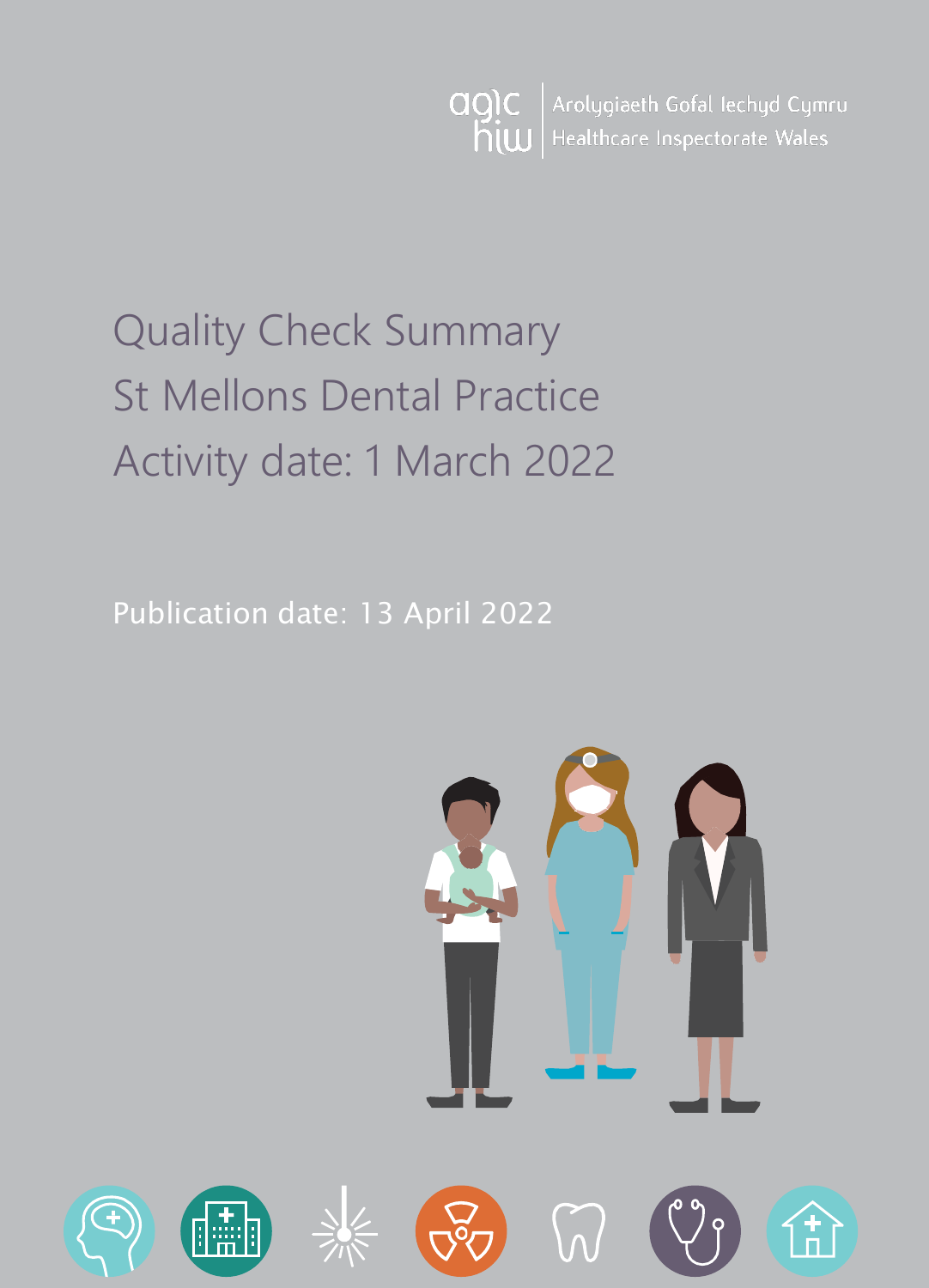This publication and other HIW information can be provided in alternative formats or languages on request. There will be a short delay as alternative languages and formats are produced when requested to meet individual needs. Please contact us for assistance.

Copies of all reports, when published, will be available on our website or by contacting us:

In writing:

Communications Manager Healthcare Inspectorate Wales Welsh Government Rhydycar Business Park Merthyr Tydfil CF48 1UZ

Or via

Phone: 0300 062 8163 Email: [hiw@gov.wales](mailto:hiw@gov.wales) Website: [www.hiw.org.uk](http://www.hiw.org.uk/)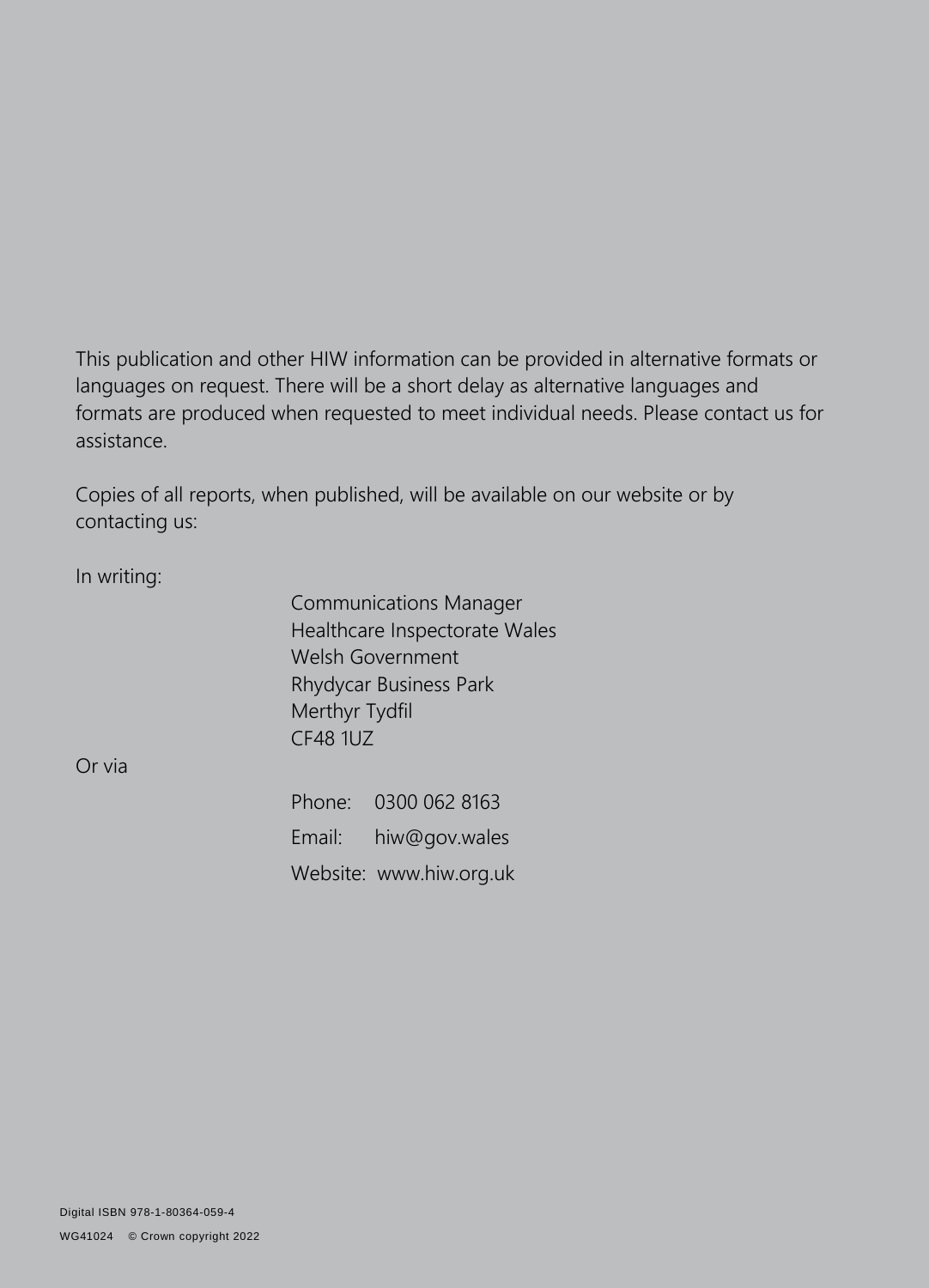# **Quality Check Summary**

## **Our approach**

Healthcare Inspectorate Wales (HIW) undertook a remote quality check of St Mellons Dental Practice as part of its programme of assurance work. St Mellons Dental Practice provides services to patients in the St Mellons area of Cardiff. The practice is part of Restore Dental Group, which has a network of dental practices across South Wales. The practice forms part of dental services provided within the area served by Cardiff and Vale University Health Board. The practice provides a range of NHS and private general dental services.

HIW's quality checks form part of a new tailored approach to assurance and are one of a number of ways in which it examines how healthcare services are meeting the Health and Care Standards 2015 and the Private Dentistry (Wales) Regulations 2017 (and other relevant regulations). Feedback is made available to service representatives at the end of the quality check, in a way which supports learning, development and improvement at both operational and strategic levels.

Quality checks are a snapshot of the standards of care within healthcare services. They are conducted entirely offsite and focus on three key areas; infection prevention and control, governance (specifically around staffing) and the environment of care. The work explores arrangements put in place to protect staff and patients from COVID 19, enabling us provide fast and supportive improvement advice on the safe operation of services during the pandemic. More information on our approach to assurance and inspections can be found [here.](https://hiw.org.uk/covid-19-response-and-our-approach-assurance-and-inspection)

We spoke to the practice manager for St Mellons Dental Practice and the group operational clinical manager for Restore Dental Group on 1 March 2022, who provided us with information and evidence about their service. We used the following key lines of enquiry:

- What changes have been implemented in light of COVID-19 to ensure infection prevention and control standards are maintained?
- How is the practice ensuring that all patients (including vulnerable/at risk groups) are able to access services appropriately and safely?
- How does the practice meet the needs of Welsh speaking patients when accessing healthcare services in the medium of Welsh?
- How has the practice and the services it provides adapted during this period of COVID-19?
- How does the practice ensure that equality and a rights based approach are embedded across the service?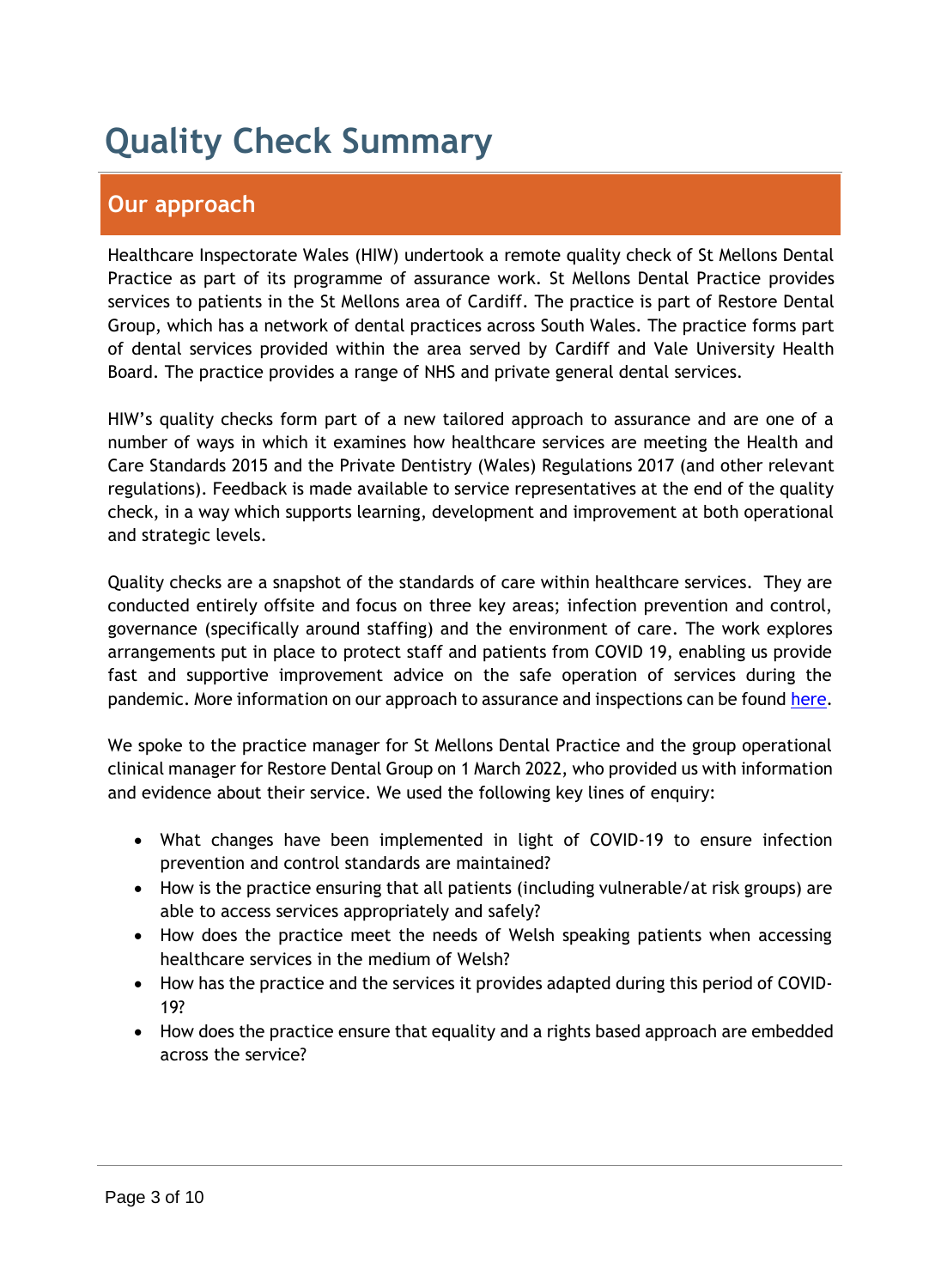### **Environment**

During the quality check, we considered how the service has responded to the challenges presented by COVID-19 and how the service has designed and managed the environment of care to keep it as safe as possible for patients, staff and visitors.

The key documents we reviewed included:

- The practice's environmental risk assessment
- COVID-19 risk assessment checklist.

We also questioned the service representatives on the changes they have made to make sure patients continue to receive care and treatment according to their needs.

#### **The following positive evidence was received:**

We found that the service has conducted relevant risk assessments and updated relevant policies and procedures to meet the additional demands stemming from the COVID-19 pandemic.

The practice manager informed us that they actively monitor the practice environment on a regular basis to ensure the environment is safe, clean and clutter free.

We were told that, at the beginning of the COVID-19 pandemic, the practice environment had been assessed to aid and improve infection control. We were told that some areas of the practice had been refurbished and that the following changes were made:

- Implemented clear desk procedures and unnecessary items were removed from the surgeries, reception and waiting area
- Extractor fans installed at the surgeries
- Protective glass screen installed at reception
- Social distancing signage displayed
- Hand sanitiser dispensers located at various locations.

In order to protect staff and patients at the practice, we were told that the front door is locked at all times to prevent members of the public from entering the practice unattended and without an appointment.

Patients who need to see the dentist attend the practice by invitation and pre-booked appointment only. We were informed that staff wear appropriate personal protective equipment (PPE), and that all patients who require treatment are screened for symptoms of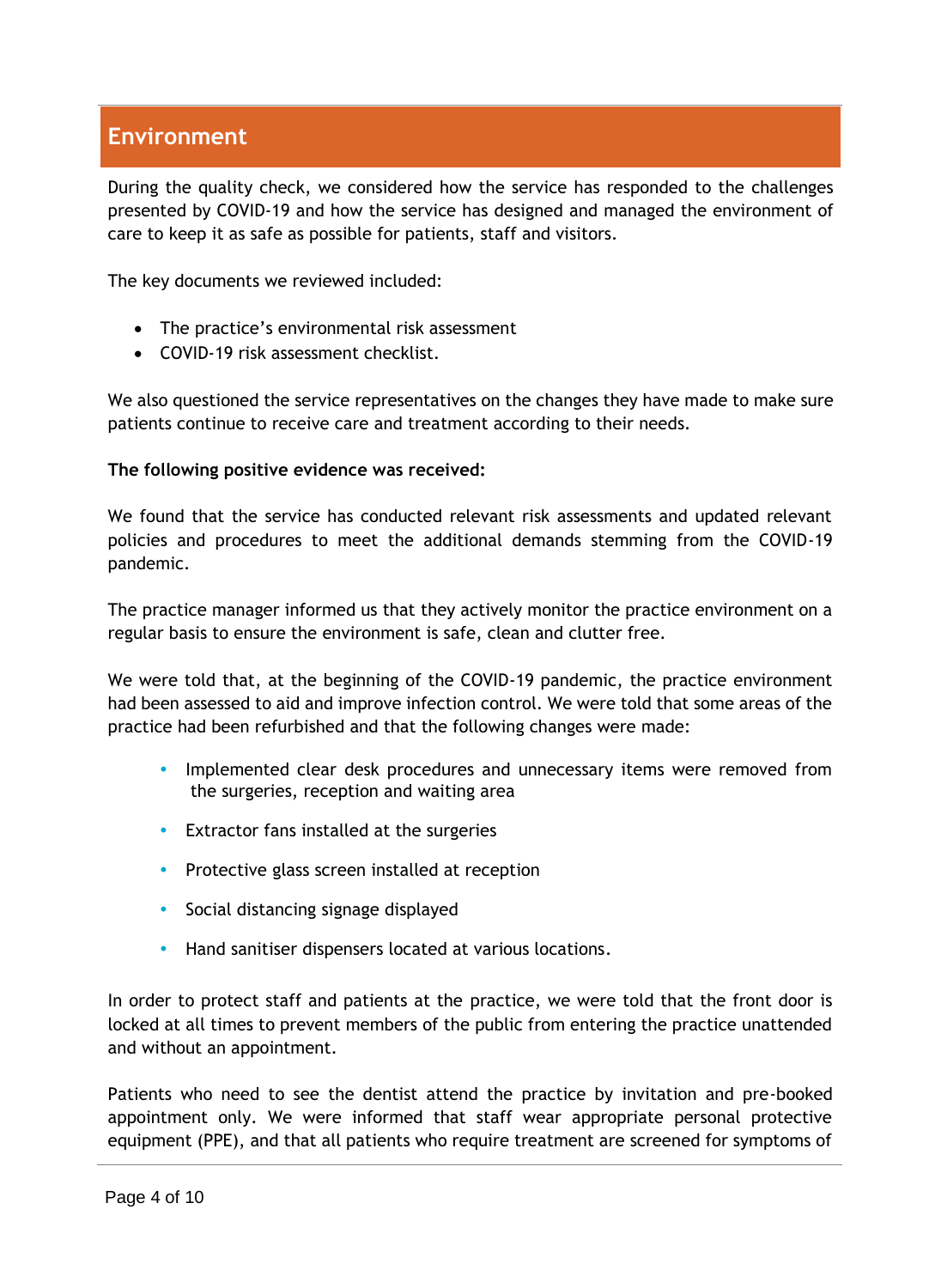COVID-19. We were also told that patients' temperatures are also taken and recorded on arrival.

We were told that unnecessary chairs have been removed from the waiting area to ensure patients are socially distanced.

The practice manager confirmed that the emergency drugs and equipment are stored securely and in a location making them immediately available in the event of a medical emergency (patient collapse) at the practice. The practice manager confirmed that a system was in place to check the equipment and emergency drugs on a daily basis to ensure they remained in date and ready for use, in accordance with standards set out by the Resuscitation Council (UK).

We also noted that all staff had completed cardiopulmonary resuscitation (CPR) training and received fire training.

The practice manager confirmed that leaflets and signs displayed at the practice are bilingual. We were informed that two members of staff can communicate bilingually with patients. We were told that this service was being promoted by staff identifying themselves by wearing the Iaith Gwaith lanyard. The Iaith Gwaith brand is an easy way of promoting Welsh services by identifying Welsh speakers. Furthermore, we were informed that a member of staff can also communicate with patients in Portuguese. The practice also has access to an interpreter.

#### **No areas for improvements were identified.**

### **Infection prevention and control**

During the quality check, we considered how the service has responded to the challenges presented by COVID-19, and how well it manages and controls the risk of infection to help keep patients, visitors and staff safe.

The key documents we reviewed included:

- COVID-19 policy
- Records of daily checks of ultrasonic bath and manual cleaning procedures
- Records of daily checks of autoclaves
- Surgery daily maintenance checklist
- The most recent Welsh Health Technical Manual (WHTM) 01-051 decontamination audit and the action plan to address any areas for improvement

 $\overline{a}$ 

<sup>1</sup> WHTM 01-05 includes information on an audit of compliance with decontamination. The audit has been developed by dentists in Wales and is supported by the Dental Section, HEIW.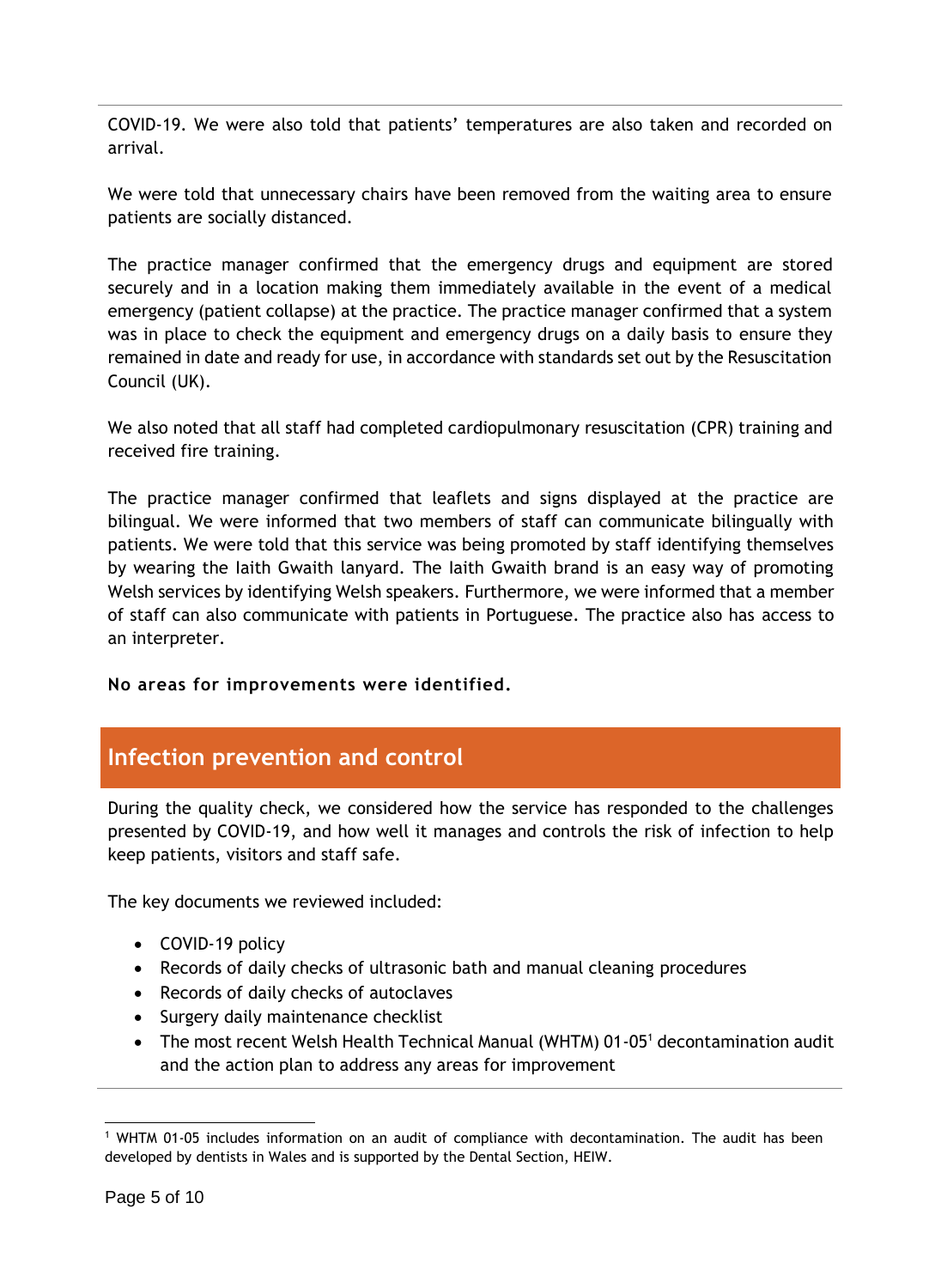- Decontamination of environment policy
- Cross Infection control policy
- All Wales COVID-19 workforce risk assessment.

#### **The following positive evidence was received:**

The practice manager confirmed that all staff have a clear understanding of the latest guidance for the dental management of patients in Wales during C-19 pandemic recovery. The guidance is intended for use by all general dental care settings in Wales

The practice manager confirmed that staff have received regular COVID-19 updates via a dedicated WhatsApp<sup>2</sup> group, daily huddles and by email. Any new guidance and procedures are discussed in detail at formal team meetings, which are recorded. Guidance and procedures are also displayed on a dedicated staff notice board. Regular communication has ensured everyone has up to date advice and guidance on COVID-19.

We were told that all staff have received internal training and guidance on topics such as recognising COVID-19 symptoms, the management of patients with COVID-19 symptoms, correct use of PPE, including the donning, doffing and safe disposal of used equipment.

We saw evidence that all staff using FFP3<sup>3</sup> masks have been fit tested to ensure the mask fit properly and will offer adequate protection.

It was confirmed that all staff have received a detailed COVID-19 risk assessment<sup>4</sup> to assess the personal risks of continuing to carry out their role during the COVID-19 pandemic.

We were told that the use of PPE has been optimised with adequate stocks sourced and monitored on a weekly basis by a member of the dental nursing team.

We saw evidence that an infection control audit has been completed using recognised audit tools, including the Health Education and Improvement Wales<sup>5</sup> audit tool which is aligned to the Welsh Health Technical Memorandum (WHTM) 01-05 guidance. We recognised this as good practice due to the comprehensive scope of the audit. We saw evidence that the resulting action plan was in place and being monitored. We also noted that all staff had completed infection prevention and control training.

<sup>&</sup>lt;sup>2</sup> WhatsApp Messenger is a cross-platform instant messaging application that allows iPhone, BlackBerry, Android, Windows Phone and Nokia smartphone users to exchange text, image, video and audio messages for free. In addition to basic messaging, WhatsApp provides group chat and location sharing options.

<sup>&</sup>lt;sup>3</sup> FFP3 respirators are designed to protect the wearer from breathing in small airborne particles which might contain viruses.

<sup>4</sup> 'This Risk Assessment Tool has been developed to help people in the NHS and Social Care in Wales to see if they are at higher risk of developing more serious symptoms if they come into contact with the COVID-19 virus.

<sup>&</sup>lt;sup>5</sup> Health Education and Improvement Wales (HEIW) is dedicated to transforming the workforce for a healthier Wales. They are a Special Health Authority within NHS Wales and sit alongside Health Boards and Trusts.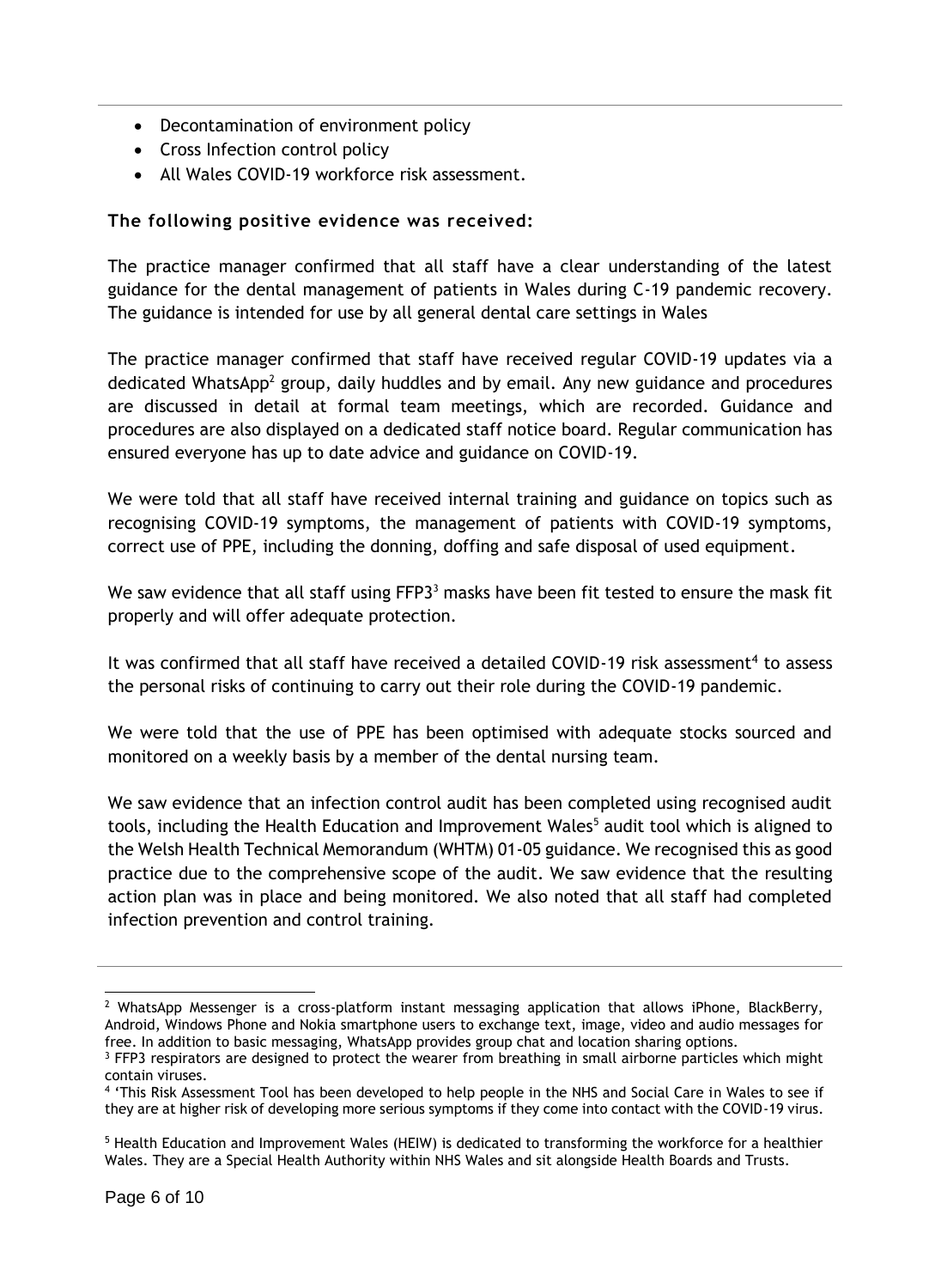We saw evidence that the practice has a daily maintenance programme for checking the sterilisation equipment. A logbook was in place for the autoclave<sup>6</sup> and the ultrasonic bath<sup>7</sup> evidencing that the start and end of the day safety checks were taking place.

#### **No areas for improvements were identified.**

### **Governance / Staffing**

As part of this standard, HIW questioned the service representatives about how, in the light of the impact of COVID-19, they have adapted their service. We explored whether management arrangements ensure that staff are suitable in their roles and are appropriately trained in order to provide safe and effective care.

The key documents we reviewed included:

- Statement of Purpose
- Patient Information Leaflet
- Ionising Radiation (Medical Exposure) Regulations (IRMER) audit
- Radiation protection adviser (RPA) report
- Record card audit
- Informed consent policies / procedures
- Business continuity plan
- Mandatory training records
- The Regulation 23 (responsible individual visit) report.

#### **The following positive evidence was received:**

We were provided with a sample of the practice's policies and procedures. We saw that these had been reviewed during the year and that they were version controlled and contained a review date.

We were provided with evidence which confirmed that all clinical staff have attended training on a range of topics relevant to their roles and in order to meet the Continuing Professional Development (CPD) requirements.

From the key documents we reviewed, it was evident that the practice was seeking to continuously improve the service provided to patients. We were provided with copies of

<sup>6</sup> Autoclaves are items of equipment that are used in dental practices to sterilize all of the instruments and all of the materials used in professional procedures.

<sup>&</sup>lt;sup>7</sup> Ultrasonic cleaner removes bioburden by using sound waves generated by electrical energy. As the sound waves move through the liquid cleaning solution, they cause the formation and bursting of millions of small bubbles.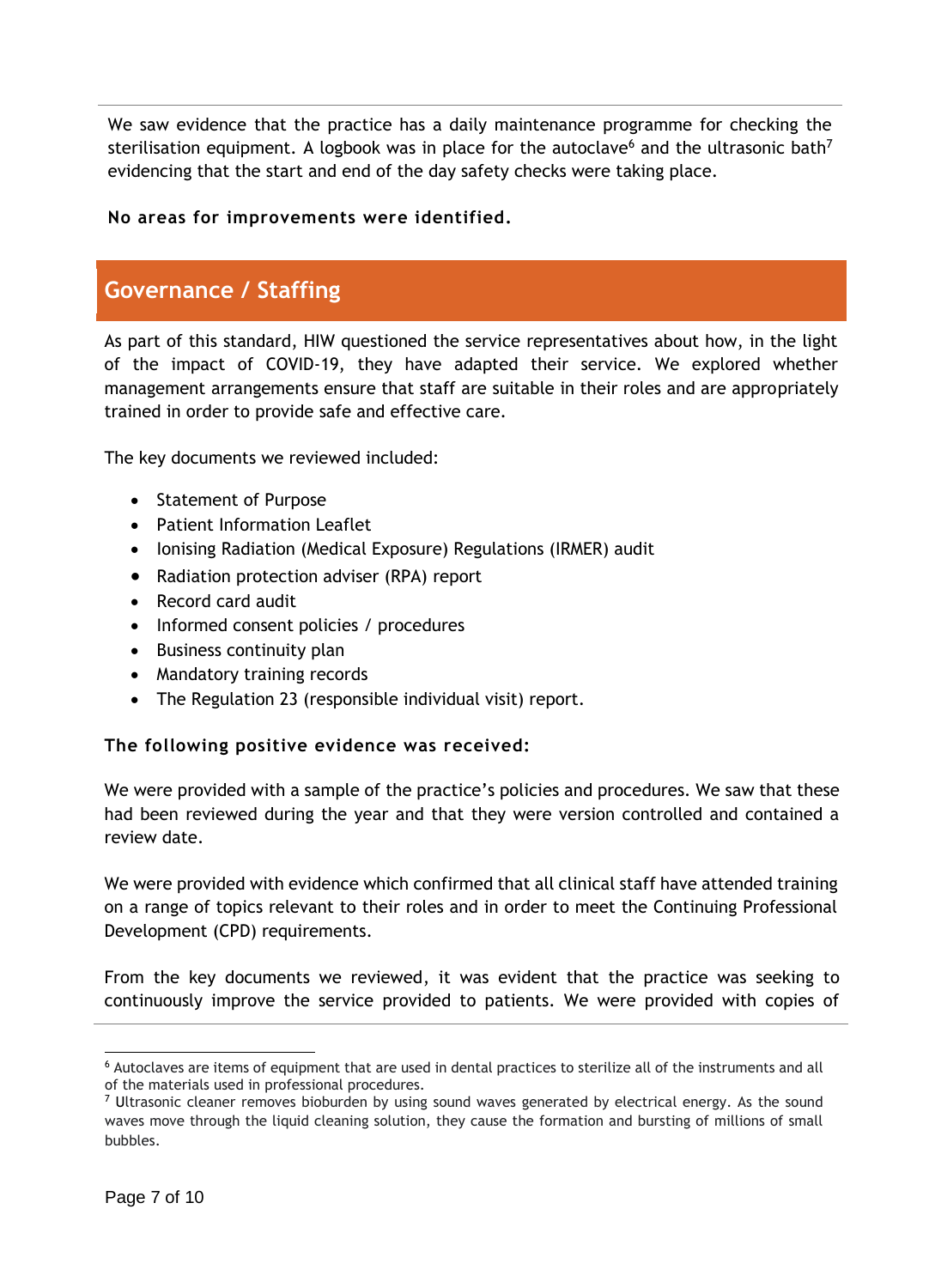relevant audits that had recently been completed, such as cross infection, clinical notes, Xrays and clinical waste. Where required, an action plan had been developed and maintained.

We were provided with the most recent responsible individual report, as required by The Private Dentistry (Wales) Regulations 2017. The report evidenced the way the quality of the service provided is being managed and assessed to ensure that they meet the requirements of the regulations and relevant standards.

We saw that the practice had a business continuity plan in place to ensure continuity of service provision and safe care to patients during the pandemic.

We were told that due consideration is given to equality and patients' rights. During the pandemic, the practice utilised the 'Attend Anywhere'<sup>8</sup> service and remote triage to reach patients who were too nervous to attend the practice due to COVID-19. We were also told that protected appointment slots are made available for vulnerable or at risk patients at the start or end of each day or session. We noted from the patient information leaflet that there is disabled access and other facilities available at the practice including a surgery that is accessible to wheelchair users on the ground floor. As mentioned previously, the practice also has access to language line interpreters and Welsh speaking staff are on hand at the practice.

#### **The following areas for improvement were identified:**

We were provided with a copy of the statement of purpose and patient information leaflet which included relevant information about the services being offered. However, in order to be fully complaint with the regulations, the registered manager should arrange for both documents to be published on their website.

 $\overline{a}$ 

 $^8$  The NHS Wales Video Consulting (VC) Service offer healthcare services a safe and secure way to see patients via a video appointment, rather than seeing them in-person. The VC Service is delivered via a communication platform called 'Attend Anywhere'.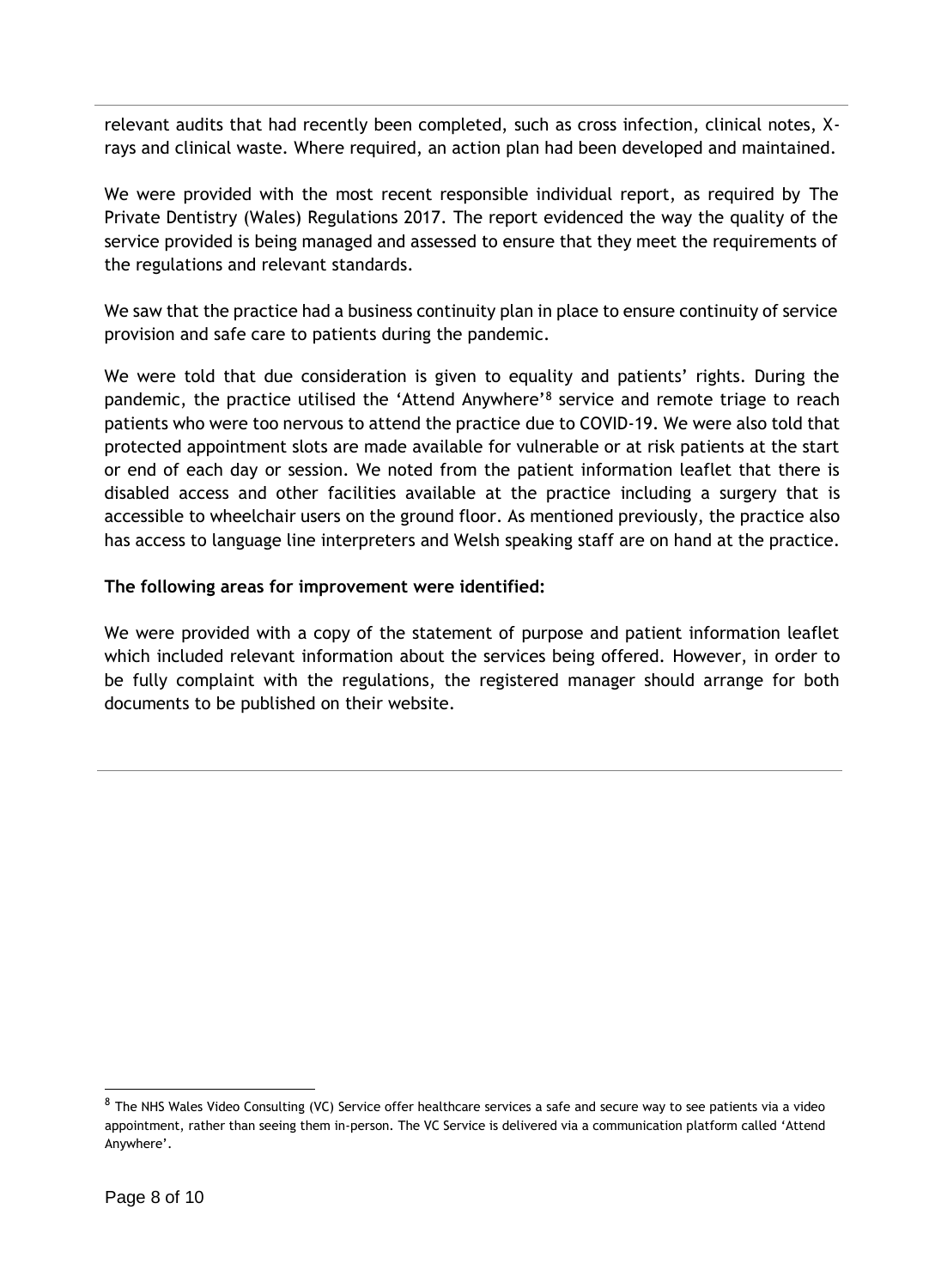# **What next?**

Where we have identified areas for improvements during our quality check and require the service to tell us about the actions taken to address these, an improvement plan providing details will be provided at the end of this quality check summary.

Where an improvement plan is required, it should:

- Ensure actions taken in response to the issues identified are specific, measurable, achievable, realistic and timed
- Include enough detail to provide HIW and the public with assurance that the areas for improvements identified will be sufficiently addressed
- Ensure required evidence against stated actions is provided to HIW within three months of the quality check.

As a result of the findings from this quality check, the service should:

- Ensure that the areas for improvements are not systemic across other areas within the wider organisation
- Provide HIW with updates where actions remain outstanding and/or in progress, to confirm when these have been addressed.

The improvement plan, once agreed, will be published on HIW's website.

If no areas for improvement were identified during this quality check, an improvement plan will not be required, and only the quality check summary report will be published on HIW's website.